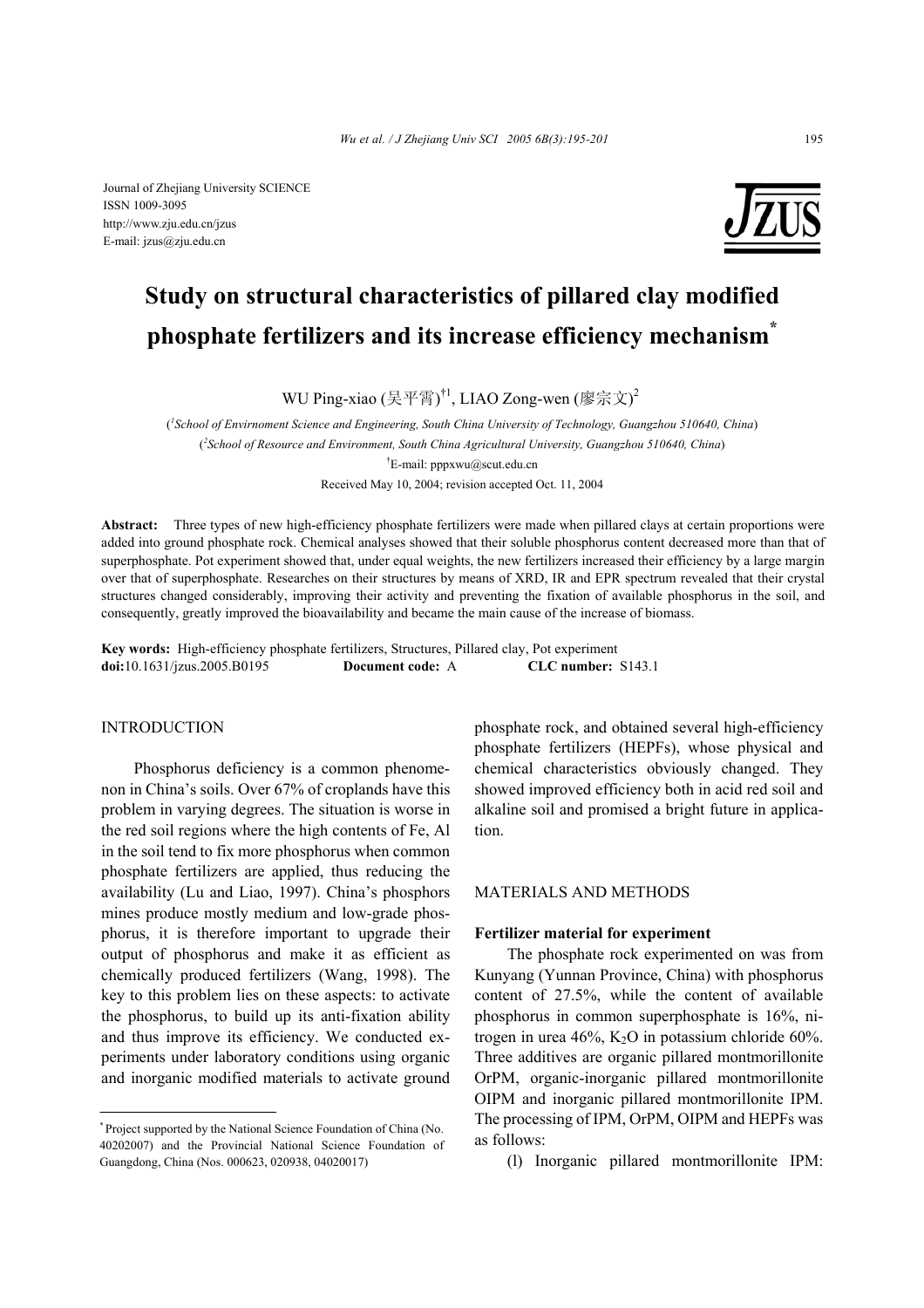Montmorillonite from Heping, Guangdong Province in China, was purified, dried, and pulverized to pass 75 µm mesh sieve, to prepare IPM (Wu *et al*., 2001). Montmorillonite (CEC (Cation Exchange Capacity)=0.57 mol/kg) was modified to Na-montmorillonite (CEC increased to 0.86 mol/kg), to obtain grains less than 2  $\mu$ m, prepared for a 4.5 g/L suspension. Then,  $50$  ml of AlCl<sub>3</sub> solution was prepared, agitated continuously, and 1 mol/L  $Na<sub>2</sub>CO<sub>3</sub>$  solution was slowly added at 60 °C, until a final OH/Al ratio of 2.4 was reached. The resulting solution was allowed to react continuously for 2 h and then stored at 60 °C for 2 d. Then, under continuous agitation, the pillared reagent was slowly put into Na-montmorillonite serosity to obtain a ratio of 10 cmol/kg of montmorillonite. The reaction continued for 2 h, after which it was left for 2 d. The resulting IPM was centrifuged and washed until Cl<sup>−</sup> could not be detected, then dried at 80 °C.

(2) Organic pillared montmorillonite OrPM: Montmorillonite was modified to Na-montmorillonite, prepared for a 4.5 g/L suspension. Then, 50 ml of humic acid solution was slowly added into Na-montmorillonite serosity at 60 °C. Then, under continuous agitation, the reaction continued for 2 h, after which it was left for 2 d, then dried at 80 °C.

(3) Organic-inorganic pillared montmorillonite OIPM: The OIPM was prepared by humic acid and IPM. We put the humic acid solution  $(1.0 \text{ g/L})$  into the IPM suspension to make the amount of organic compound correspond with that CEC of montmorillonite, followed by 4 h agitation. The suspension was then centrifuged, washed several times, and dried at 80 °C.

(4) Partially acidified modified phosphate fertilizer: 15 g OrPM was mixed with 100 g phosphate rock, to react with 15 g concentrated sulfuric acid then air-dried to get GX1 (Liao *et al*., 2003). GX2 and GX3 were made using the same methods by mixing phosphate rock with additives OIPM and IPM respectively. The superphosphate treated with additives was named CK1 and the superphosphate treated without additives was named CK2.

## **Soils for experiment**

The to be experimented on acid soil was collected from South China Agricultural University, Shipai, Guangzhou, and was lateritic red soil derived from granite parent material: pH 5.01 (water:soil=1:10), organic matter 0.137%, total N 510 mg/kg, total K (K<sub>2</sub>O) 5000 mg/kg, total P (P<sub>2</sub>O<sub>5</sub>) 271 mg/kg, available P ( $P_2O_5$ ) 3.5 mg/kg.

# **Pot experiment**

Five treatments and three repetitions were designed for the partially acidified modified phosphate fertilizer pot experiment. The N (urea) was applied at 70 mg N/kg soil and K (KCl) at 95 mg  $K_2O/kg$  soil, all of which were applied once in full amount as base fertilizer. Superphosphate (named CK1), CK2, GX1, GX2, and GX3 were respectively applied to treatments l through 5 all at the ratio of 43.33 mg/kg soil. Corn was planted on Mar 20, 2003 at 3 plants a pot. On Apr 23, 2003 corn seedlings were cut down at soil-surface level and fresh weights were taken. The growth period was 34 d.

#### **Testing methods and conditions**

The contents of soluble phosphorus and available phosphorus in these HEPFs were extracted and determined by distilled water and neutral ammonium citrate respectively. The amount of total phosphorus was determined by  $H_2SO_4$ ,  $H_2O_2$  digestion and vanadium molybdenum yellow chromometry, The XRD patterns and *d* values were measured and determined by using the X-ray Powder Diffraction instrument, Model D/MAX 1200. IR analyses were made by the Perkin-Elmer 1725X, FT-IR. Sample weighted 1 mg, squashed with KBr. EPR was Bruker ECS-106 Electronic Paramagnetic Resonance from Germany, the working frequency was 9.76 GHz, the scale of scanning magnetic field was  $6000\times10^{-4}$  T.

# RESULTS AND DISCUSSION

# **Contents of available phosphorus and water soluble phosphorus in HEPFs**

Table 1 shows the contents of available P and soluble P in the three types of partially acidified HEPFs for comparison with those in the acidified P fertilizer CK2.

Table 1 shows that the contents of soluble P in these HEPFs decreased by a wide margin (respectively by 5.l%, 16.5% and 15.8%), while the range of decrease in available P is not large (only 1.3%, 0.8% and 4.8%). There are three possible reasons for the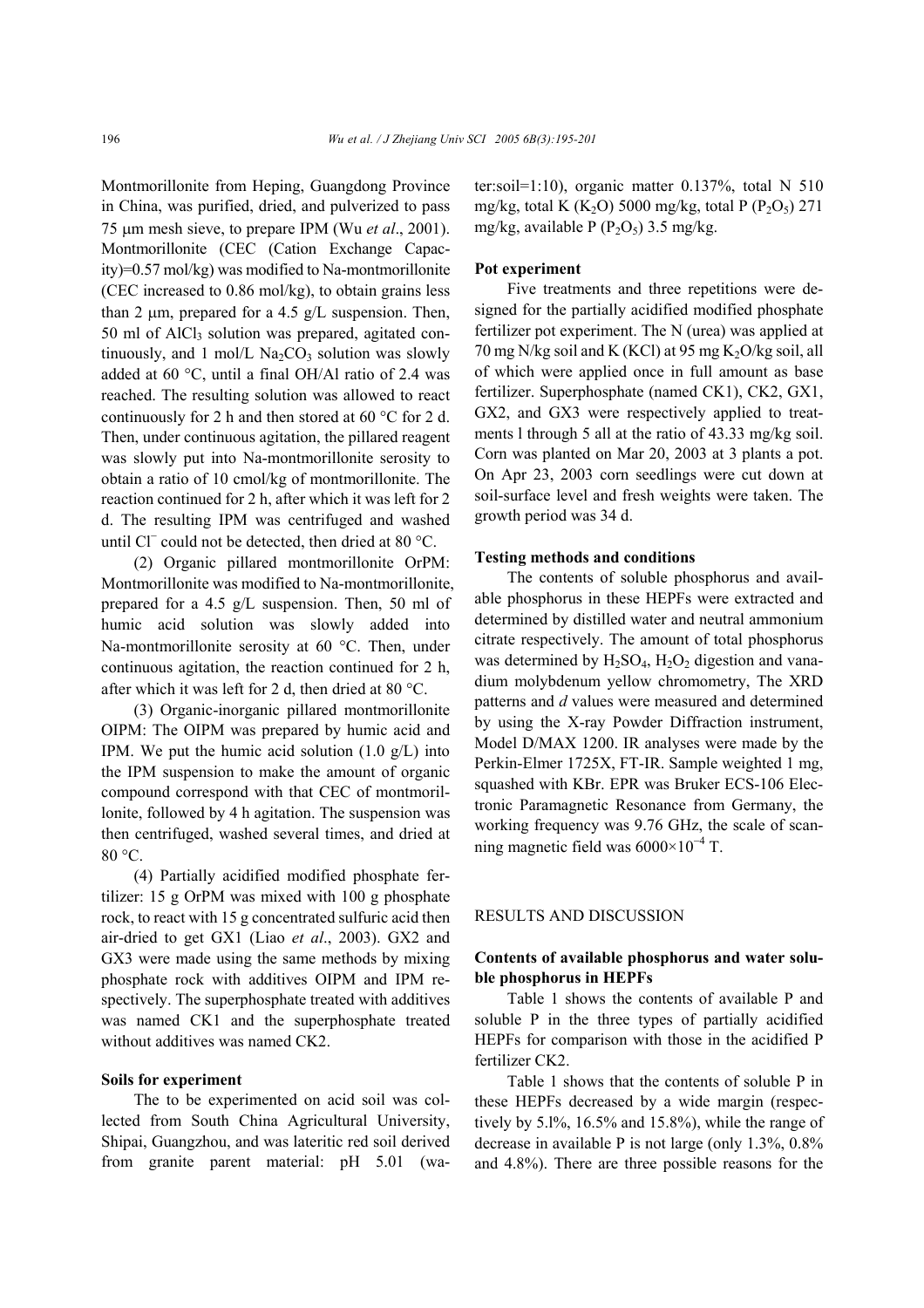results. One was that the additives had relatively reduced the volume of  $H_2SO_4$  reacting with phosphate rock, and consequently reduced the free  $H_2PO_4^$ produced. Second is that the additives combined with phosphorus during the reaction to form a new state with weak solubility but its availability still remained high. The third is that the presence of additives seemingly reduced the contents percentage of phosphorus and thus reduced the content of total phosphorus correspondingly.

### **Results of pot experiment with acid red soil**

As phosphorus is easily fixed into the soil, thus reducing its availability, the effects of phosphate fertilizers depend more on their biological availability than on their chemical availability. In Table 2, CK2 has 9.22% biomass increase than CK1, again, three HEPFs have over 20% biomass increase than CK2, and over 30% than CK1. These data indicated that phosphorus in the three fertilizers had very high bio-availability, among which, GX2 was the best, with increase of 44.58% and 32.38% compared with CK1 and CK2.

# **Absorption capacity of phosphorus in aerial parts of differently treated corns**

Table 3 shows the phosphorus contents and abs-

orption capacity of corns in each treatment. The table shows that treatment GX2 had the highest phosphorus content and highest phosphorus absorption capacity, which corresponds to its highest biomass. It showed, therefore, that this treatment promoted the absorption of phosphorus and increased the output. Treatments GX3 and GX1 came next. On the contrary, treatment SP (CK1), common superphosphate, had the lowest phosphorus content and the lowest phosphorus absorption capacity and the output among the treatments. Compared with treatment SP (CK1) and CK2, treatment GX2 increased remarkably (0.05) in both phosphorus content and phosphorus absorption capacity.

### **XRD analyses of HEPFs**

Fig.1 of the X-ray diffraction (XRD) patterns of phosphate rock and five phosphate fertilizers shows that the content of carbonate fluorapatite in phosphate rock exceeds 80%, and that there is less than 20% of quartz (three characteristic diffraction peaks 0.42782, 0.33532, 0.l84 nm). The form of the apatite diffraction peak 0.280 nm has important relation with direct application of phosphate rock (Li *et al*., 1992). The content of available phosphorus is inversely proportional to the intensity of the diffraction peak, directly proportional to the full width at half maximum (FW-

| Tubic 1 The available and soluble phosphorus in four phosphate fertilizers |       |                 |                 |                  |  |  |  |
|----------------------------------------------------------------------------|-------|-----------------|-----------------|------------------|--|--|--|
| Type of phosphate fertilizer                                               | CK2   | GX1             | GX2             | GX3              |  |  |  |
| Soluble phosphorus $(P_2O_5\%)$                                            | 16.62 | $15.77(-5.1\%)$ | $13.88(-16.5%)$ | $13.99(-15.8\%)$ |  |  |  |
| Available phosphorus $(P_2O_5\%)$                                          | 19.45 | $19.20(-1.3\%)$ | $19.29(-0.8\%)$ | $18.52(-4.8\%)$  |  |  |  |
| Soluble P/available $P$ (%)                                                | 85.45 | 82.14           | 71.95           | 75.54            |  |  |  |

**Table 1 The available and soluble phosphorus in four phosphate fertilizers** 

Percentage in bracket indicates the changes to CK2

|  | Table 2 The potted plant biomass of different phosphate fertilizer treatments |  |  |
|--|-------------------------------------------------------------------------------|--|--|
|  |                                                                               |  |  |

| Treatment                        |                 | Common SP (CK1) | CK2                | GX1     | GX <sub>2</sub> | GX3      |  |
|----------------------------------|-----------------|-----------------|--------------------|---------|-----------------|----------|--|
| Biomass $(g/Pot)$                |                 | 11.17c          | 12.20 <sub>b</sub> | 15.58 a | 16.15a          | 14.65 ab |  |
| Comparisons of biomass $(\pm\%)$ | CK <sub>1</sub> | 100             | 9.22               | 39.48   | 44.58           | 31.15    |  |
|                                  | CK2             | $-844$          | 100                | 27.70   | 32.38           | 20.08    |  |

Dancan's multiple comparison method is used for the data multiple comparison.  $P=0.05$ , mean values within a column followed by the same letters are not significantly different

|  |  |  | Table 3 Phosphorus absorption capacity in aerial parts of different treatment corns |
|--|--|--|-------------------------------------------------------------------------------------|
|  |  |  |                                                                                     |

| Treatment                                | Common $SP (CK1)$ $CK2$ |                    | GX1        | GX2     | GX3        |
|------------------------------------------|-------------------------|--------------------|------------|---------|------------|
| Phosphorus content $(\% )$               | 0.145 b                 | 0.146 <sub>b</sub> | $0.155$ ab | 0.164a  | 0.163a     |
| Absorption capacity (P mg/Pot) $1.770 b$ |                         | l.825 b            | 2.372 a    | 2.493 a | $2.135$ ab |

Dancan's multiple comparison method is used for the data multiple comparison. *P*=0.05, mean values within a column followed by the same letters are not significantly different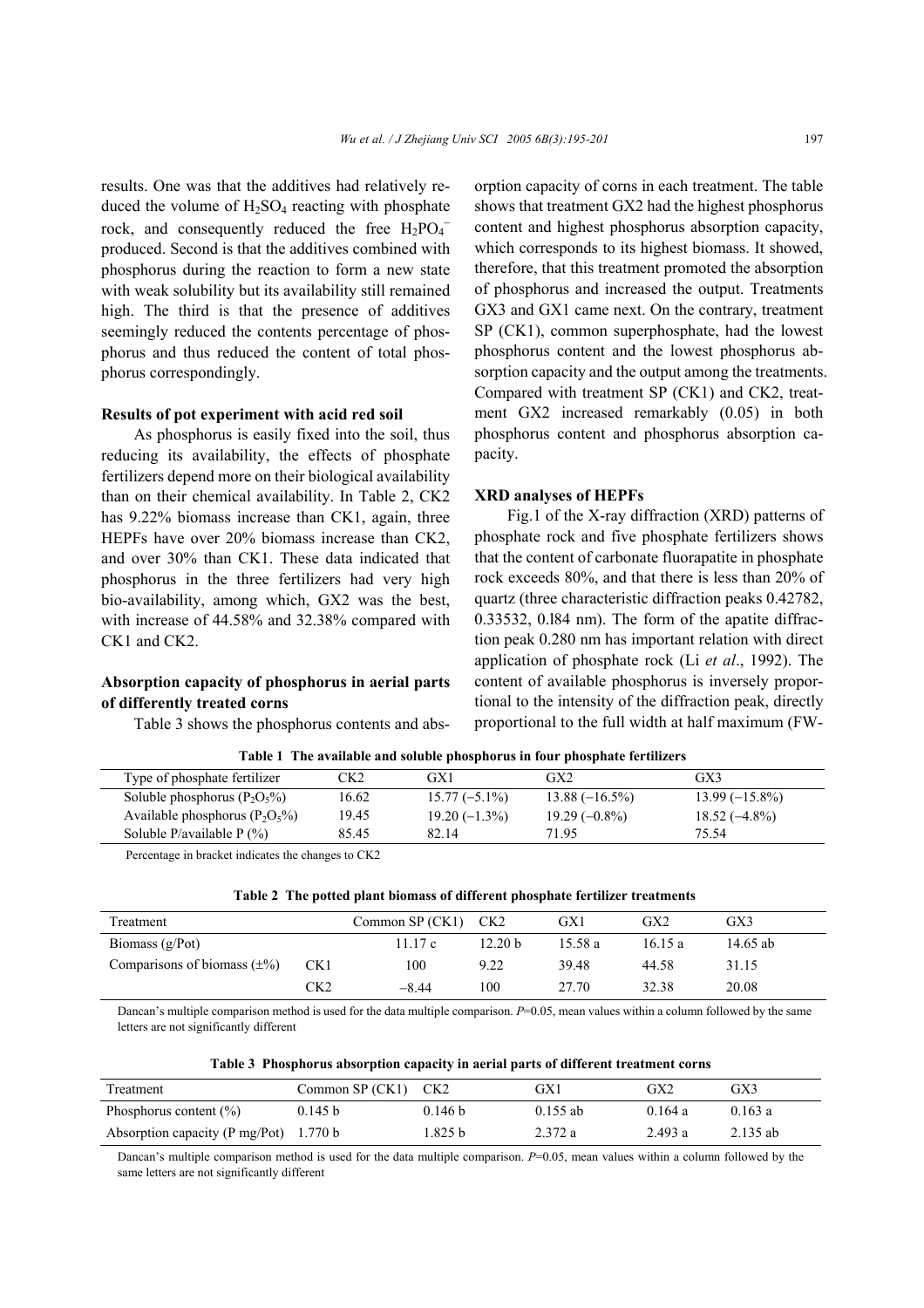

**Fig.1 X-ray diffraction (XRD) patterns of phosphate rock and five phosphate fertilizers** 

HM), and is inversely proportional to the crystallinity. As the Kunyang phosphate rock crystallizes very well at diffraction peaks 0.28068, 0.27813 nm, it is therefore not suitable for direct application. In contrast HEPFs, after different treatments had very different diffraction patterns. XRD showed that fertilizers CK2, GX1, GX2 and GX3 all had  $Ca(H_2PO_4)_2.2H_2O$ ,  $CaHPO<sub>4</sub>·2H<sub>2</sub>O$ , gypsum and quartz. We here focus on  $Ca(H_2PO_4)_2.2H_2O$  and  $CaHPO_4.2H_2O$  to discuss the diffraction characteristics of these two different phosphorus forms. CK2,  $Ca(H_2PO_4)_2.2H_2O$  has 7 characteristic diffraction peaks 1.1628, 0.5985, 0.4889, 0.3873, 0.368, 0.3336, and 0.2998 nm (Lai and Eberl, 1986). Whereas, in GX1, GX2 and GX3, has respectively 5, 3, and 4 peaks, fewer peaks and poorer crystallinity compared to CK2. In the three new fertilizers, the number of pattern peaks of  $CaHPO<sub>4</sub>·2H<sub>2</sub>O$  remains at the same 4 peaks (approximately near 0.756, 0.427, 0.306 and 0.268 nm),

but there is a slight decrease in crystallinity. This may possibly be due to the stronger combining capacity of  $HPO<sub>4</sub><sup>2-</sup>$  and  $Ca<sup>2+</sup>$  so that the organic-inorganic additives cannot reduce CaHPO4⋅2H2O's characteristic peaks. The adding of these additives, however, has attracted or combined part of the  $Ca^{2+}$  to their surface. and has reduced the attraction of ionic bonds between  $Ca^{2+}$  and  $H_2PO_4^-$  or  $HPO_4^{2-}$ , thus decreasing the number of characteristic peaks of  $Ca(H_2PO_4)_2.2H_2O$ and CaHPO<sub>4</sub>⋅2H<sub>2</sub>O's crystallinity. Comparison of the XRD pattern of HEPFs with that of SP showed that the content of  $Ca(H_2PO_4)_2.2H_2O$  in SP is more than 80%; the content of CaHPO4⋅2H2O in SP less than 20%; the content of  $Ca(H_2PO_4)_2.2H_2O$  in HEPFs is remarkably less than 80% and the content of CaHPO<sub>4</sub>⋅2H<sub>2</sub>O in HEPFs is more than  $20\%$ .

Regarding the different diffraction intensities of  $Ca(H_2PO_4)_2·2H_2O$ , CK2 is much stronger than the other three types. Next comes GX1. GX2 and GX3 are the weakest without distinct difference. In the four types of fertilizers, CK2 has the most  $Ca(H_2PO_4)_2.2H_2O$ , followed by GX1. The results coincide with the chemical analyses, showing that the content of soluble phosphorus in CK2 was the highest, GX1 the second, and GX2 and GX3 the lowest with little difference.

## **IR analyses of HEPFs**

Fig.2 shows the IR pattern of phosphate rock and 5 types of phosphate fertilizers. It is obvious in the IR that the phosphate rock from Kunyang is typical of carbonate-fluorapatite (Peng *et al*., 1986). The elastic vibrating absorption pattern of water in phosphate rock is 3442 cm<sup>-1</sup>; 1455 cm<sup>-1</sup>, 1430 cm<sup>-1</sup> are the anti-symmetrical elastic vibrating  $v_3$  absorption patterns of  $CO_3^2$  in phosphate rock; 865 cm<sup>-1</sup> is the elastic vibrating  $v_2$  absorption patterns of  $CO_3^2$ ; 1098 cm<sup>-1</sup>, 1048 cm<sup>-1</sup> are the anti-symmetrical elastic vibrating  $v_3$  absorption patterns of PO<sub>4</sub><sup>3-</sup> in phosphate rock; 966 cm<sup>-l</sup> is the symmetrical elastic vibrating  $v_1$ absorption pattern of  $PO<sub>4</sub><sup>3−</sup>$ ; 606 cm<sup>-1</sup>, 569 cm<sup>-1</sup> are the bending vibrating  $v_4$  absorption patterns of PO<sub>4</sub><sup>3-</sup>; 472 cm<sup>-1</sup> is the elastic vibrating  $v_2$  absorption pattern of PO4 3− (Chesworth *et al*., 1987; Kithome *et al*., 1998). After different treatments, the IR pattern of these phosphate fertilizers underwent great changes:

(1) There began to appear a hydroxylate elastic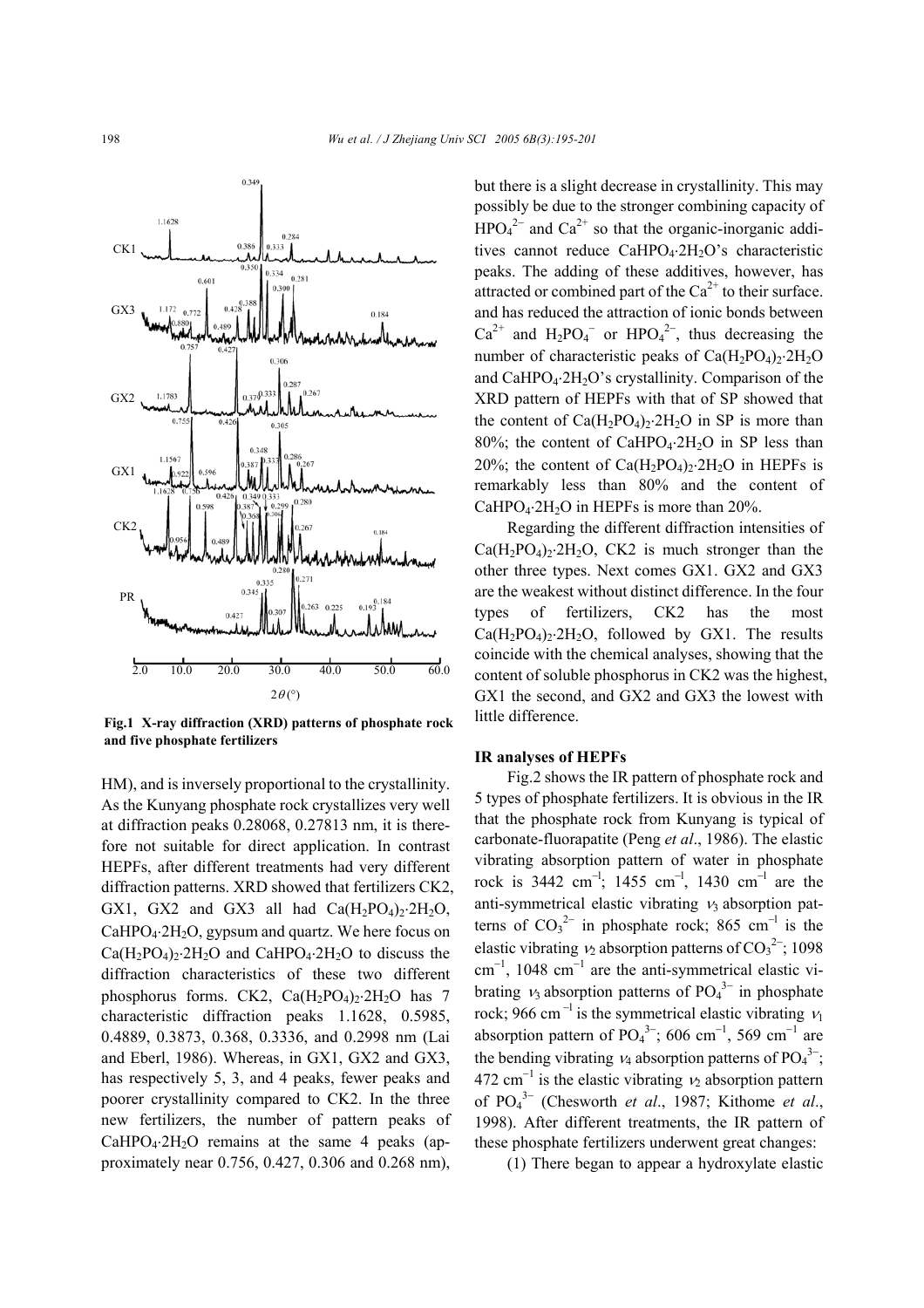vibrating absorption pattern 3549 cm<sup>-1</sup>.

(2) The absorption patterns of  $CO_3^2$ <sup>-</sup> all disappeared.

(3)  $PO_4^{3-\gamma}$ s absorption patterns changed greatly, corresponding characteristic absorption patterns of  $H_2PO_4^-$  (1666 cm<sup>-1</sup>, 677 cm<sup>-1</sup>, 512 cm<sup>-1</sup>) and HPO<sub>4</sub><sup>2-</sup>  $(1621 \text{ cm}^{-1}, 601 \text{ cm}^{-1})$  began to appear. The IR pattern of SP was mainly the characteristic absorption patterns of  $H_2PO_4^-$ .

# **EPR analyses of HEPFs**

 $\frac{6}{3415}$ 3208

 $CK1$ 

Electronic Paramagnetic Resonance (EPR) is usually used to research complex with isolated electrons. EPR spectra can provide some information such as the coordinate number, value state, local sym-

> 1666 1624  $1401$

> > 963

Quartz

597

613 512 metry, concentration and crystal field parameter of impurity elements with paramagnetic center, and explain some physical properties. EPR spectra consist of three groups of parameters: (1) fine structural parameter (initial split); (2) *g* parameter (the split caused by magnetic field action); (3) ultrafine structural parameter (the split caused by interaction with nuclear magnetic moment).

Microncontent transitional element and organic and inorganic free radicals, which exist in fertilizers and vegetable. These paramagnetic centers are EPR technology research subjects, among which  $Fe<sup>3+</sup>$  and  $Mn^{2+}$  are the most important.

Fig.3 is the EPR spectra of phosphate rock and HEPFs. In Fig.3, rhombic symmetry  $Fe^{3+} (g=4.216)$ 



0 1000 2000 3000 4000 5000 6000  $H$ (×10<sup>-4</sup> T) PR CK1 CK2 GX1 GX2 GX3 2.125 1.894 1.982 4.216 2.161<br>2.110 1.982 1.941 1.854 1.982 2.151 1.982 1.941 4.216 1.982 2.151 2.042 1.941 1.854 2.568 2.821 1.982

**Fig.2 IR of phosphate rock and five phosphate fertilizers phate fertilizers** 

**Fig.3 EPR spectra of phosphate rock and modified phos-**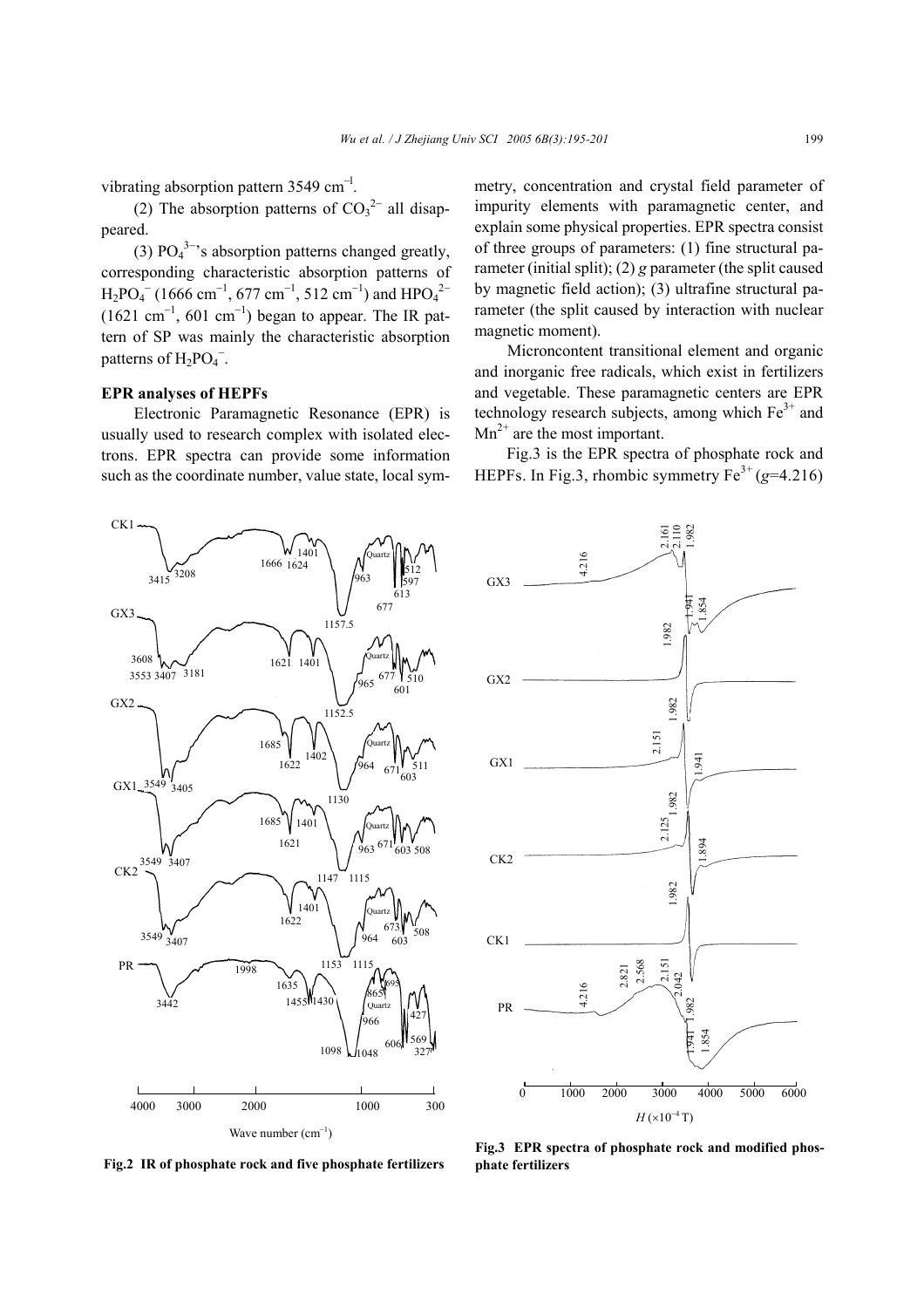spectrum peak and 5 ultrafine structural spectrum peaks (*g*=2.151, 2.042, 1.982, 1.941, 1.854) appear in the EPR spectra of phosphate rock. There is only a sharp peak of cavity-color central coupling free radical (*g*=1.982) in the EPR spectra of superphos phate CK1. Comparison of EPR spectra of superphosphate and that of phosphate rock revealed that there was no  $Fe<sup>3+</sup>$  peak in the EPR spectra of other HEPFs, except for a small rhombic symmetry  $Fe<sup>3+</sup>$ (*g*=4.216) peak appearing in GX3. In addition, after modifying the structure of phosphate rock, the ultrafine structural of the spectrum peaks of  $Mn^{2+}$  in HEPFs disappeared, and only about 2 to 3 peaks could be seen, indicating that after modification, the phosphate rock structure tended to be disordered.

Fig.4 is the EPR spectra of corn fertilized with superphosphate and modified phosphate fertilizers. Only Fe<sup>3+</sup> (*g*=2.350) and a few Mn<sup>2+</sup> peaks (*g*=2.146,



**Fig.4 EPR spectra of corn with superphosphate and modified phosphate fertilizers** 

1.987) appeared, but no rhombic symmetry  $Fe<sup>3+</sup>$ (*g*=4.2) peaks appeared in the EPR spectra of HEPFs. Six ultrafine structural spectrum peaks (*g*=2.199, 2.135, 2.047, 1.996, 1.918, 1.862) of  $Mn^{2+}$  appeared in GX1, while peak of  $Cu^{2+}$  ( $g=2.524$ ) appeared in GX3.

EPR spectra of the plant sample indicated HEPFs application can improve equalization absorption and tend to disorder the distribution of  $Fe^{3+}$ , Mn<sup>2+</sup> in plant. The peak (*g*=4.2) appeared in all EPR spectra of HEPFs, and the corresponding rhombic symmetry  $Fe<sup>3+</sup>$  is probably equal to the chelate Fe chlorophyll, although there is no such kind of Fe in CK1, when superphosphate is used as fertilizer.

# **Mechanism analyses of increasing efficiency of HEPFs**

The increase of biomass in CK2 over that in CK1 as shown in Table 3 may be due to their different contents of available phosphorus. After the treatments of the three types of HEPFs, their biomasses increased significantly compared with the biomasses after treatment of CK2. But their contents of available phosphorus were actually lower than that of CK2; apparently, this was something that could not be interpreted by the contents of available phosphorus. This phenomenon in which the content of available phosphorus decreased with increasing output indicated that different forms of phosphorus inside the available phosphorus contribute differently to the effects of phosphorus fertilizers. The reinforcement of certain component with high capacity to resist the fixation of phosphorus into soil may compensate for the relatively low availability of phosphorus. In Table 4, the significant increases of plant phosphate contents and their absorption capacity in three types of HEPFs suggest that the effectiveness of HEPFs has also much improved. The speed of P fixation into the soil differs with different phosphate forms. It can be noted from both the chemical analyses and crystal structure analyses that ordinary acidified phosphorus has more free  $H_2PO_4^-$  ions in its available phosphorus. When applied, these free ions have more chance to react with Fe, Al, etc, and then fix faster. In the three HEPFs, however,  $H_2PO_4^-$  and  $HPO_4^{2-}$  may combine with  $Ca^{2+}$  or the additives surface to form poly-complex compound, or may reduce the fixation of available phosphorus by means of surface absorp